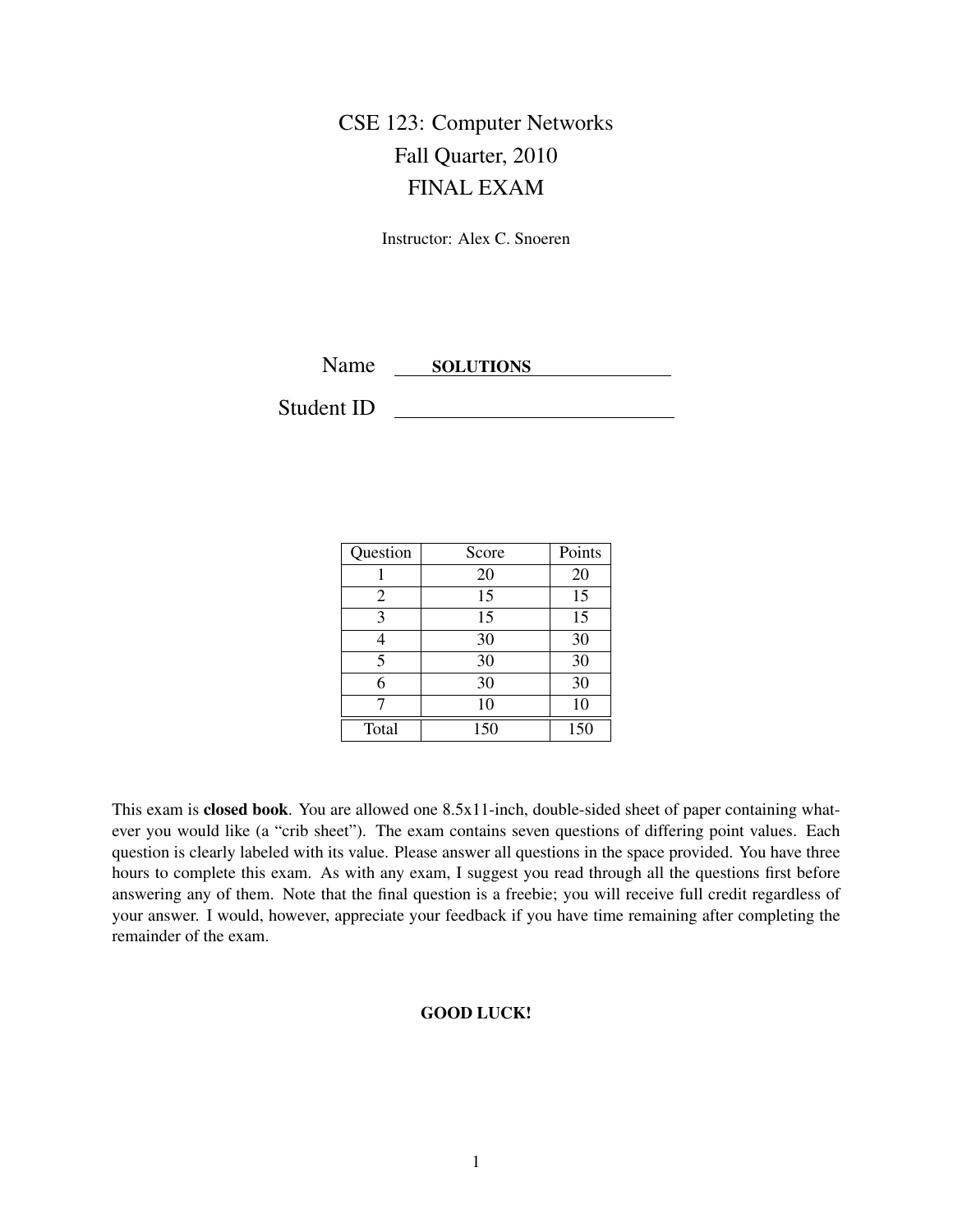- 1. (20 pts) True/False. Determine whether each of the following statements is true or false. No explanation is necessary; partial credit will not be awarded.
	- a) All nodes connected to the Internet must implement UDP.

False

b) Channel noise leads to signal attenuation.

#### False; just a drop in the SNR ratio.

c) Media Access Control is a function of the data-link layer.

True

d) Switches decrement the TTL field in the IP header.

False; only routers do.

e) RTS/CTS combats the Hidden Terminal problem.

**True** 

f) Token Ring is an example of a contention-based MAC protocol.

## False

g) A one-bit parity scheme has Hamming distance 1.

#### False; it has a Hamming distance of 2.

h) FEC can be more efficient than ARQ in a broadcast environment with many receivers.

True

i) IS-IS is a distance vector routing protocol.

### False; it's link state.

j) BGP exchanges link weights.

#### False; BGP exchanges path vectors.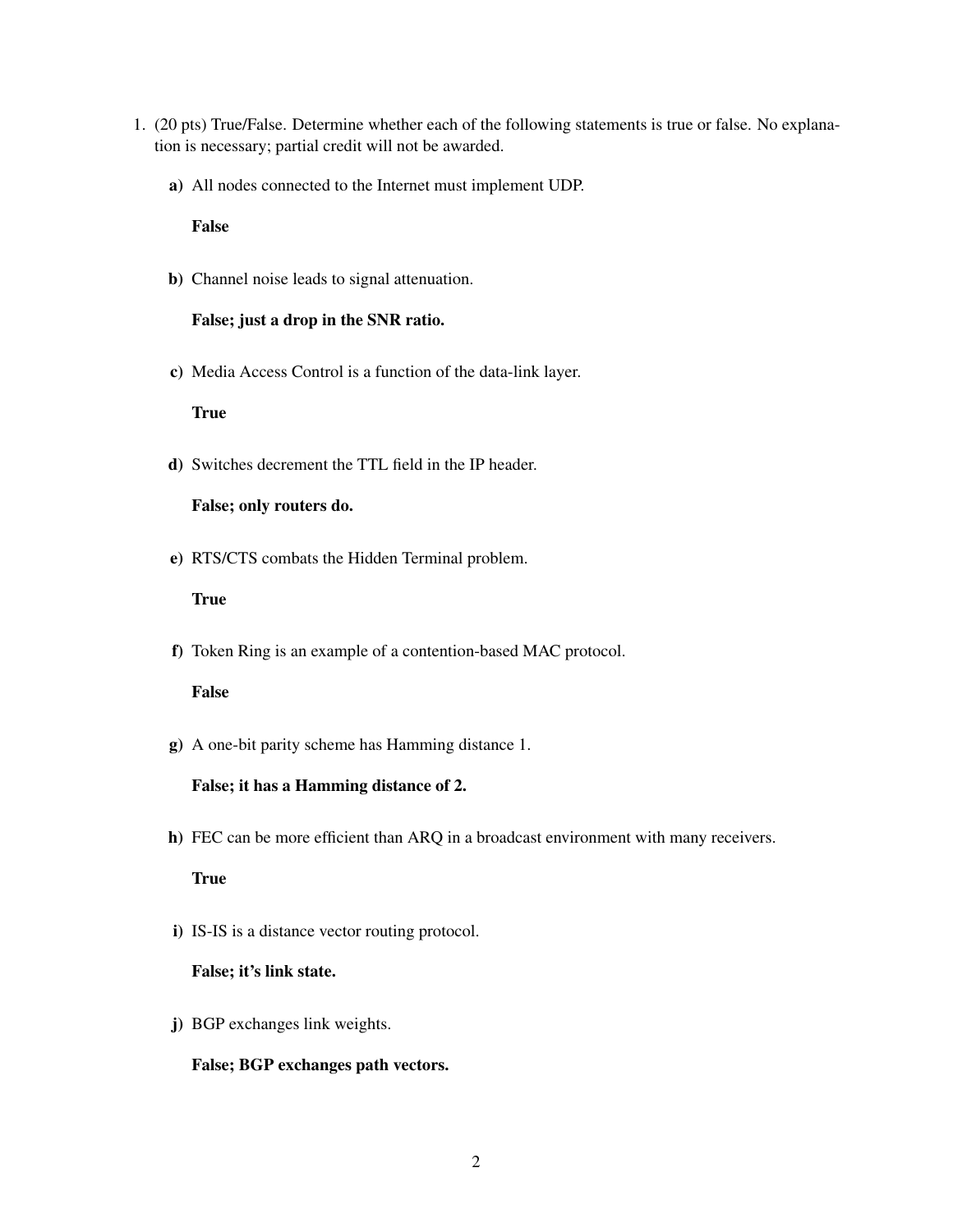- 2. (15 pts) Short answer. Concisely answer each of the following questions.
	- a) Why are digital encoding schemes with more frequent transitions preferred?

Assists in clock recovery and avoids baseline drift.

b) What is the minimum value for the timeout of a reliable transmission protocol? Why?

One RTT; anything shorter woudld timeout before the ACK had a chance to arrive.

c) How does 802.11 implement virtual carrier sense?

It uses both the NAV and, optionally, RTS/CTS.

d) What is the difference between congestion control and flow control?

Congestion control prevents overrunning buffers in the network, while flow control prevents overflowing the receiver's.

e) What are the drawbacks of sentinel-based framing?

Sentinel-based framing requires the sender to do some form of stuffing, and the receiver to reverse the process. This adds both complexity and overhead to the transmission process, as well as decreasing the efficiency of the link.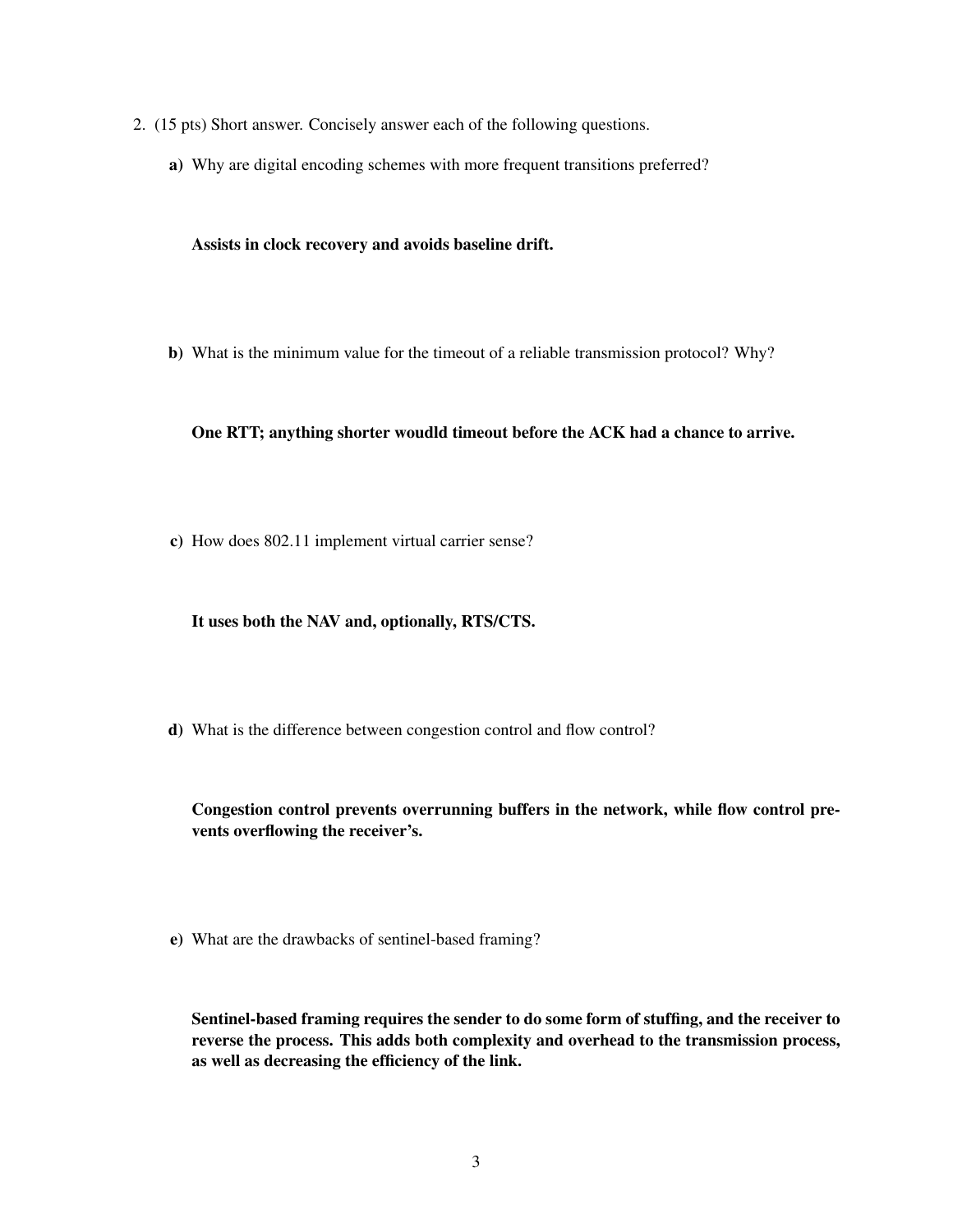- 3. (15 pts) More short answer. Provide brief answers for the questions below.
	- a) What is the difference between the bit rate and baud rate of a signal?

Baud rate is the speed at which symbols can be communicated across a channel; bit rate depends on the information rate of each symbol. I.e., if each symbol corresponds to more than one bit, bit rate will exceed baud rate.

b) Why does distance-vector routing scale better than link-state routing? Be specific.

Routers in distance vector protocols only receive updates from their immediate neighbors, while routers must manage LSPs from every router in the network in link-state protocols.

c) Explain the difference between traffic shaping and traffic policing.

Traffic shaping controls the rate of sending by buffering excess incoming traffic, while traffic policing drops any excess.

d) Give one advantage and one disadvantage of window-based flow control vs. rate-based flow control.

Window-based flow control is simple to implement and does not require fine-grained clocks, but leads to more bursty behavior than rate-based flow control.

e) List two reasons why intra-domain routing protocols are not suitable for inter-domain routing.

1) ASes do not wish to expose their internal topology to other ASes, and 2) as discussed in part b), the number of messages each router has to process scales with the number of routers in the network, not the number of neighbors, so link-state will not work well in very large networks.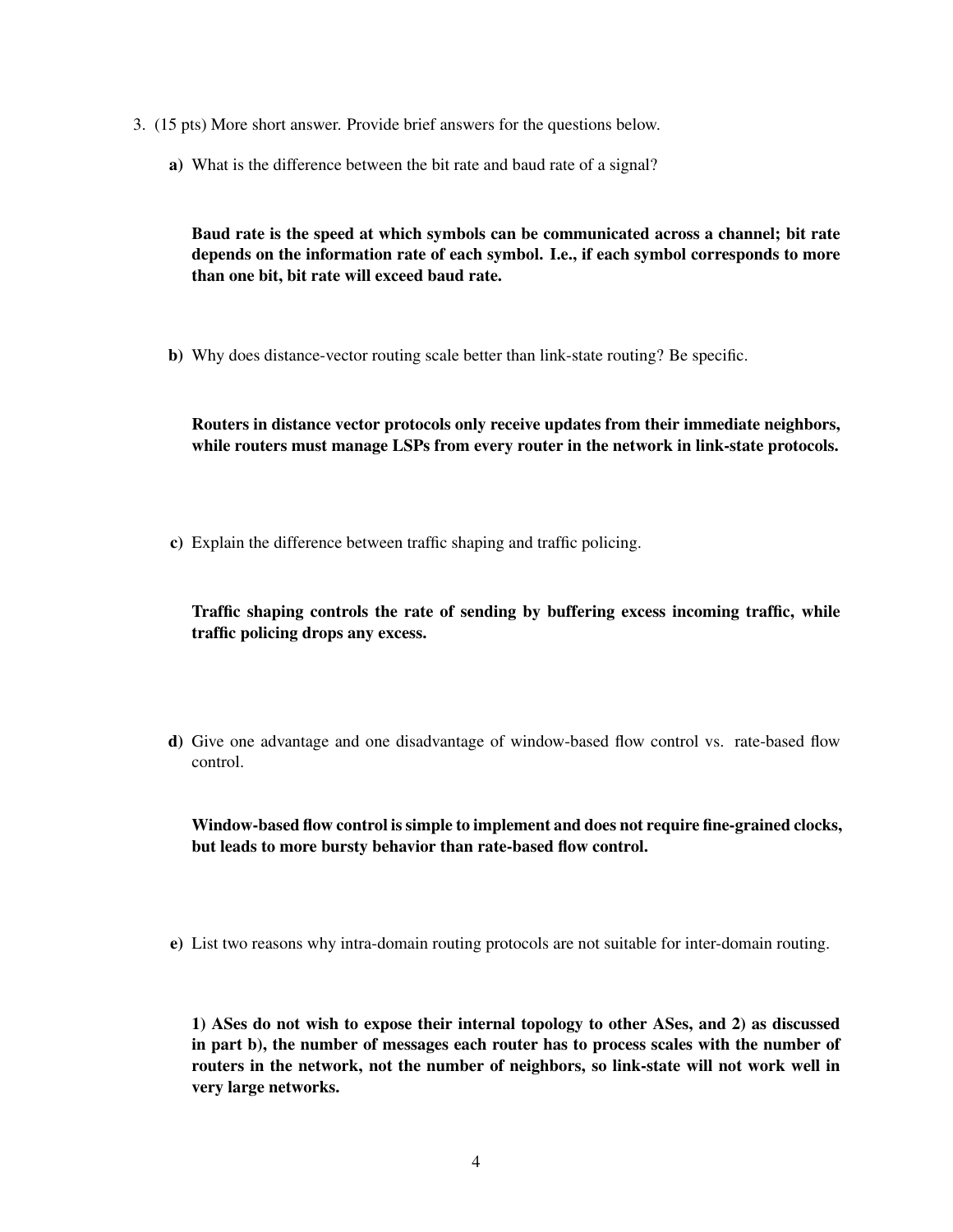#### 4. (30 pts) Fair Queuing.

Answer the following questions about the network of four routers below. Each link has capacity of 1 Mbps. You can assume there is no contention on the access links, or for router backplane resources; i.e., the only constraints are the link capacities between routers. There are four flows in the network, labeled  $F1 \ldots F4$ , that traverse the routers indicated.  $F4$  shares links with every other flow, traversing  $R3 \rightarrow R1 \rightarrow R2 \rightarrow R4$ .



a) Assume each router implements FIFO queuing. If each flow consists of an identical, 1-Mbps constant bit rate UDP flow with equal packet sizes, what will the resulting rate be for each flow? You can assume that FIFO drops packets with uniform probability.

 $F1$  and  $F4$  compete at R3 1:1, giving each 1/2 Mbps.  $F4$  then competes at R1 with F2 at 1/2:1, giving  $F2$  2/3 Mbps and  $F4$  1/3 Mbps. Hence,  $F4$  competes at  $R2$  with  $F3$  at 1/3:1, resulting in a final allocation for F3 of 3/4 Mbps and 1/4 Mbps for F4.

b) Now consider the case where all routers implement fair queuing. What would be the throughput of each flow now?

Every flow's fair share at each link is  $1/2$  Mbps.  $F4$  will always be at least  $1/2$  Mbps when it competes with each other flow, so all flows get precisely their fair share: 1/2 Mbps each.

c) Finally, assume all routers implement WFQ, and each flow is assigned a weight equal to its number (i.e., flow  $F4$  gets weight 4). What are the resulting throughputs?

 $F1$  and  $F4$  compete 1:4 at R3, giving  $F1$  1/5 Mbps and  $F4$  4/5 Mbps.  $F4$  then competes with  $F2$  at 4:2, so  $F2$ 's fair share is 1/3 Mbps, giving  $F4$  2/3 Mbps. Finally,  $F4$  competes with F3 at 4:3, so F3's fair share is 3/7 Mbps, resulting in a final allocation for F4 of 4/7 Mbps.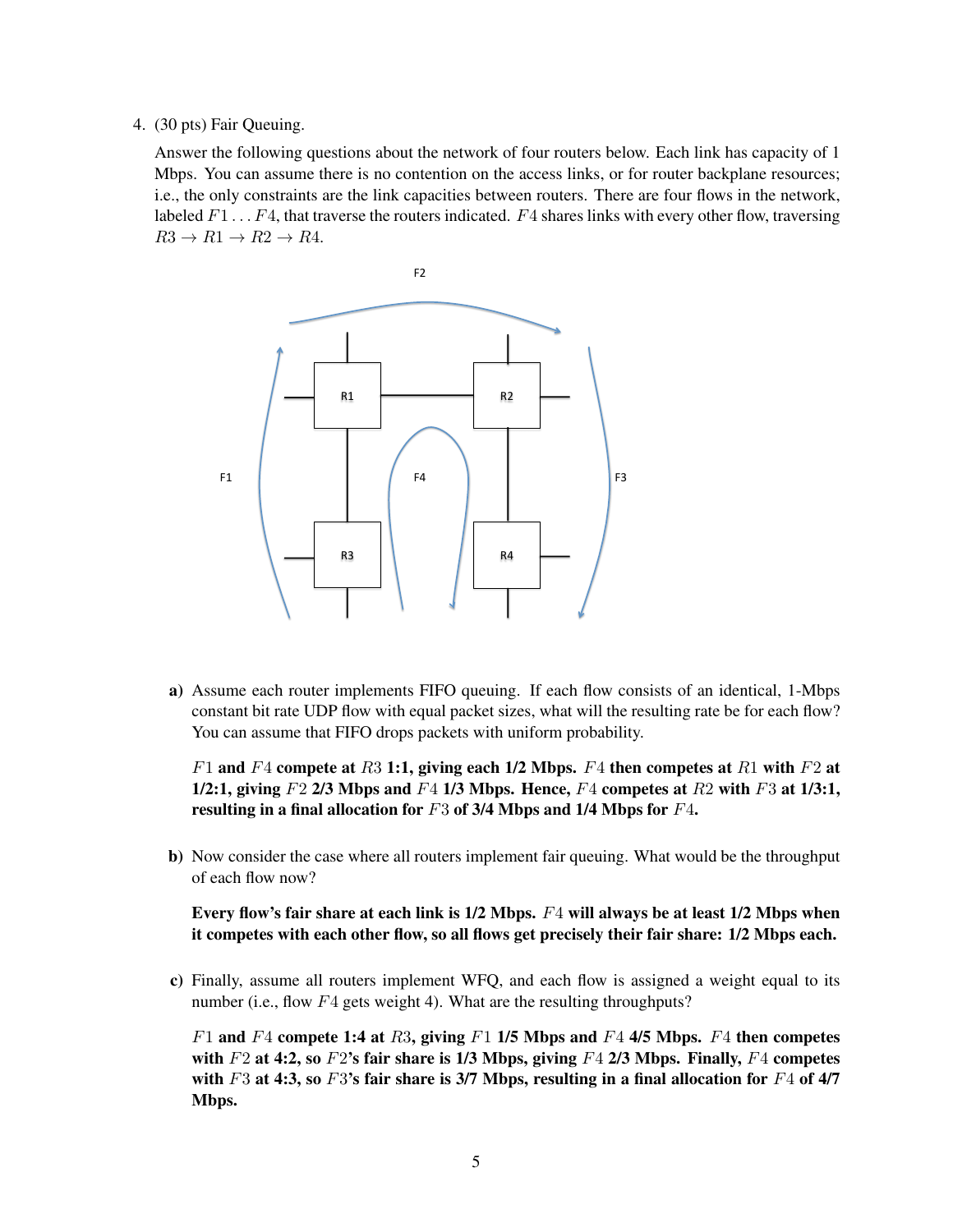- 5. (30 pts) Routing & Token buckets.
	- a) Consider the network of five routers below, with edge weights labeled.



Show the step-by-step operation of Dijkstra's algorithm for R3 using the table below.

| Step           | Confirmed                      | Tentative                   | Comments                                   |
|----------------|--------------------------------|-----------------------------|--------------------------------------------|
| 1              | $(R3, 0, -)$                   |                             |                                            |
|                |                                |                             |                                            |
| $\overline{2}$ | $(R3, 0, -)$                   | $(R1, 2, R1)$ $(R4, 4, R4)$ |                                            |
|                |                                |                             |                                            |
| $\overline{3}$ | $(R3, 0, -)$ $(R1, 2, R1)$     | (R4, 4, R4)                 |                                            |
|                |                                |                             |                                            |
| $\overline{4}$ | $(R3, 0, -)$ $(R1, 2, R1)$     | $(R4, 3, R1)$ $(R2, 8, R1)$ | It is cheaper to reach $R4$ through $R1$   |
|                |                                |                             |                                            |
| 5              | $(R3, 0, -)$ $(R1, 2, R1)$     | (R2, 8, R1)                 |                                            |
|                | (R4, 3, R1)                    |                             |                                            |
| 6              | $(R3, 0, \cdot)$ $(R1, 2, R1)$ | $(R2, 5, R1)$ $(R5, 6, R1)$ | It is cheaper to reach $R2$ via $R4$       |
|                | (R4, 3, R1)                    |                             |                                            |
| $\overline{7}$ | $(R3, 0, -)$ $(R1, 2, R1)$     | (R5, 6, R1)                 |                                            |
|                | $(R4, 3, R1)$ $(R2, 5, R1)$    |                             |                                            |
| 8              | $(R3, 0, -)$ $(R1, 2, R1)$     | (R5, 6, R1)                 | $R5$ is the same cost through $R2$ or $R4$ |
|                | $(R4, 3, R1)$ $(R2, 5, R1)$    |                             |                                            |
| 9              | $(R3, 0, \cdot)$ $(R1, 2, R1)$ |                             | Done.                                      |
|                | $(R4, 3, R1)$ $(R2, 5, R1)$    |                             |                                            |
|                | (R5, 6, R1)                    |                             |                                            |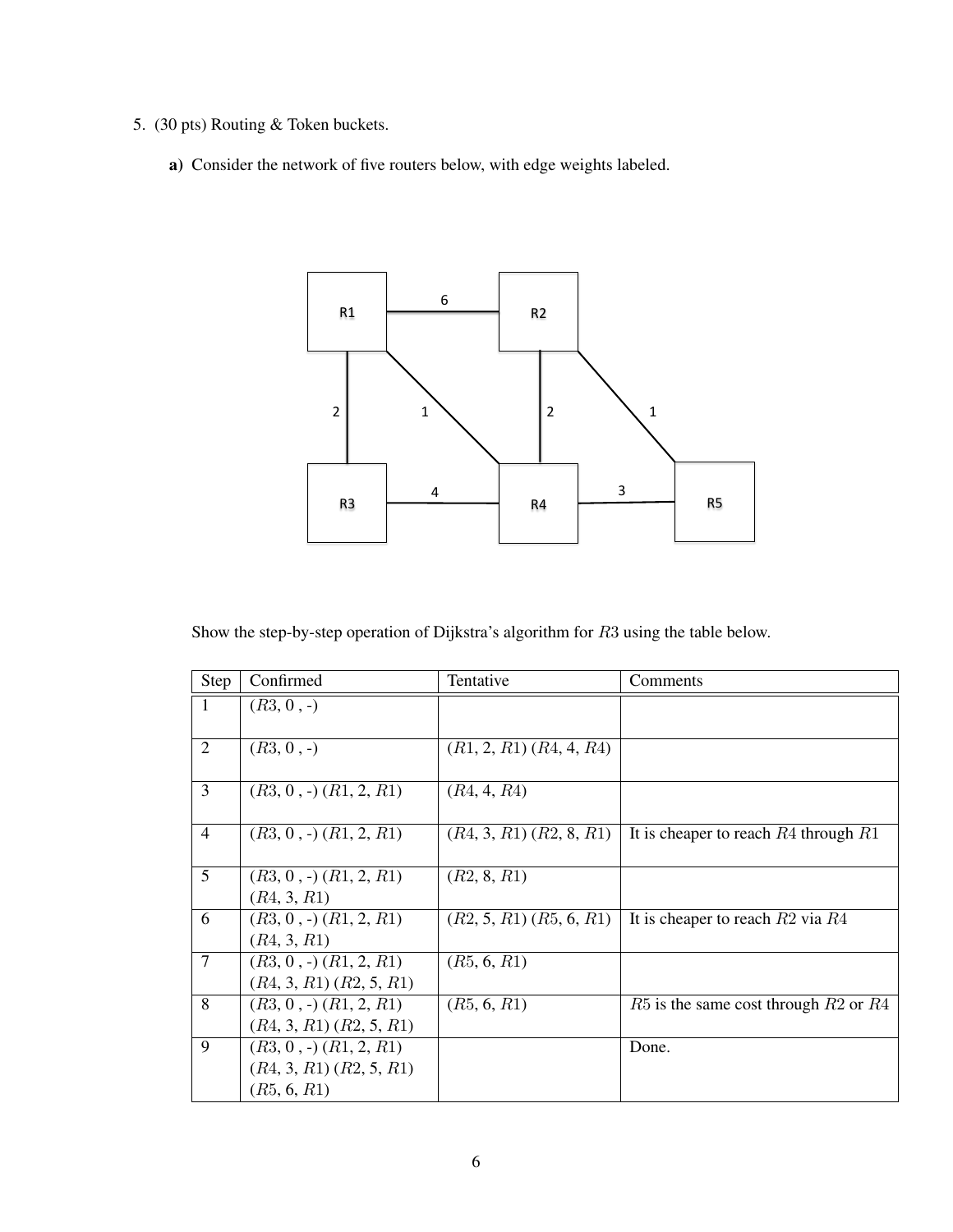b) Now consider a Bellman-Ford-based distance-vector protocol that uses split horizon and poison reverse. Assume that the protocol has converged, and then node R5 fails. Will the protocol reconverge? If so, show the sequence of updates that result. (After each update, show the nexthop and cost for R5 as seen by each of the remaining routers.) If not, explain why not.

This will not converge, because the topology contains a cycle of three routers (e.g.,  $R1, R3, R4$ ) where only one is directly connected to the failed node, R5. (In fact, when analyzing this problem, you can safely remove  $R2$  from the network as no router will ever use it as a nexthop for any other.) The remaining subset of the network looks just like the case on Slide 17 in lecture 13. Hence, the routers will count to infinity because they each only poison one of the others at a time.

c) Consider a token bucket with maximum rate  $R = 20$  Mbps. Suppose we want to make sure the maximum rate can only be sent for at most 5 seconds at a time, and at most 150 Mb can be sent over any 10-second window. Compute the required values for the token refresh rate, r, and the bucket depth, b.

If we send the maximum rate for 5 seconds, we send  $20 * 5 = 100$  Mb. We can only send 150 Mb in *any* 10-second window, including those we send at max rate, so 150 − 100 = 50 Mb, which we can send in the remaining 5 seconds, so  $r = 50/5 = 10$  Mbps. Now, in order to ensure the bucket has enough tokens to sustain a 5-second burst at 20 Mbps, we require  $b = (R - r) * 5 = (20 - 10) * 5 = 50$  Mb.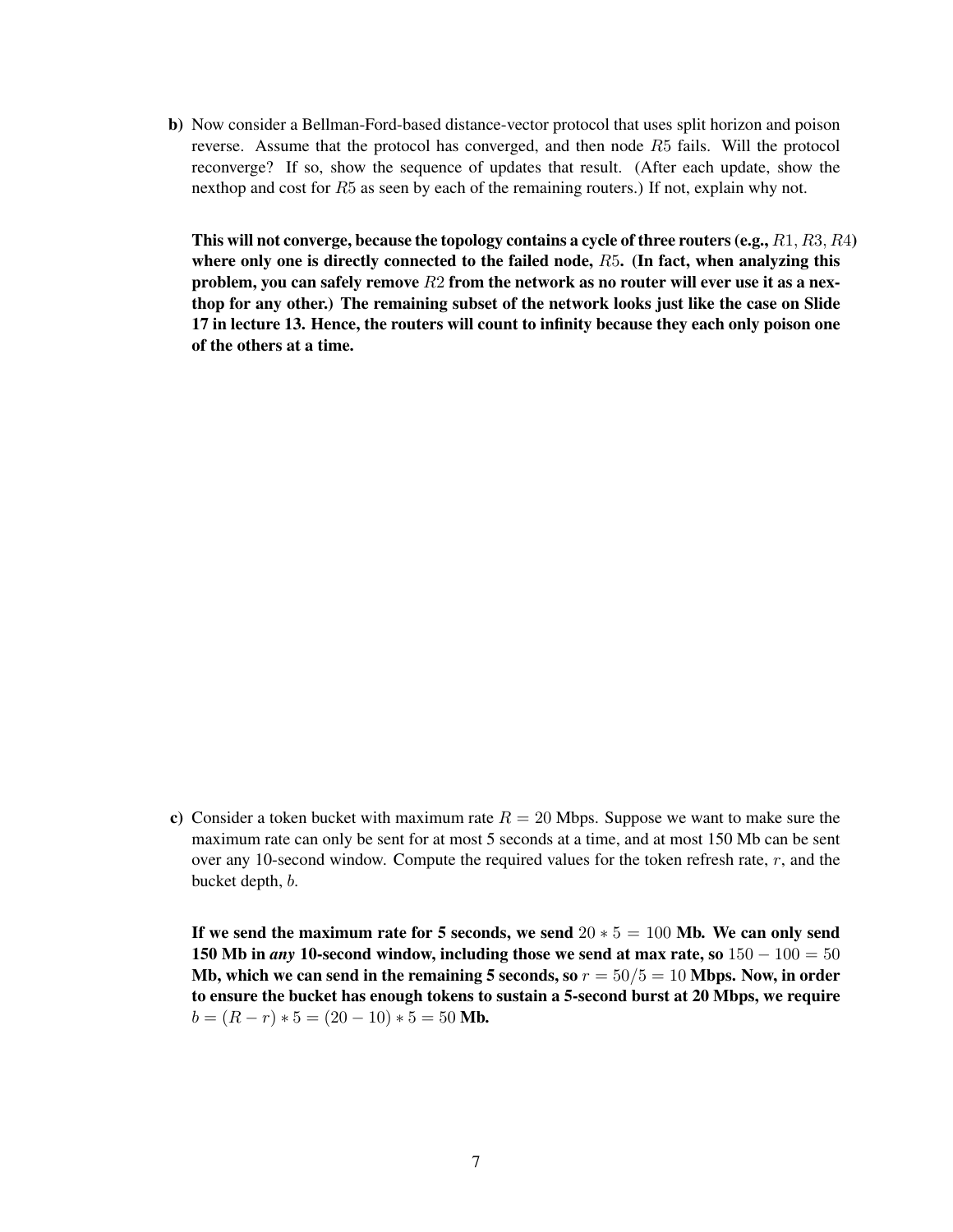- 6. (30 pts) TCP congestion control.
	- a) (15 pts) Consider a TCP Reno (i.e., one that implements fast retransmit and recovery) flow that has exactly 50 segments to send. Assume that during the transmission, exactly four packets are lost: the 4th, 5th, 22nd, and 48th; no other losses occur. Using the graph below, plot the evolution of the congestion window as each segment is sent. You may measure cwnd and time in whatever units you find convenient. (Do not inflate the window due to duplicate ACKs.)



b) (10 pts) Label your plot above indicating the regions where slowstart, timeout, congestion avoidance, and fast retransmit occur.

Timeouts, shown in red, occur after the loss of segments 4, 5, and 48. Slowstart periods, depicted in blue above, are until the first loss, and one RTT after each timeout. A fast retransmit of segment 22 is highlighted in yellow. Everything else is congestion avoidance. (Note I picked 2 RTTs for timeout value, you could use anything 1 RTT or greater.)

c) (5 pts) Give one reason why TCP performs poorly when traversing overflowing FIFO queues, and explain how RED attempts to address the issue.

TCP flows are bursty, so when they encounter a full FIFO buffer, they will experience large numbers of losses in a window. RED spreads losses out. Also, TCP doesn't realize there's congestion until the queue is full, but RED will signal congestion earlier by dropping before the queue fills.